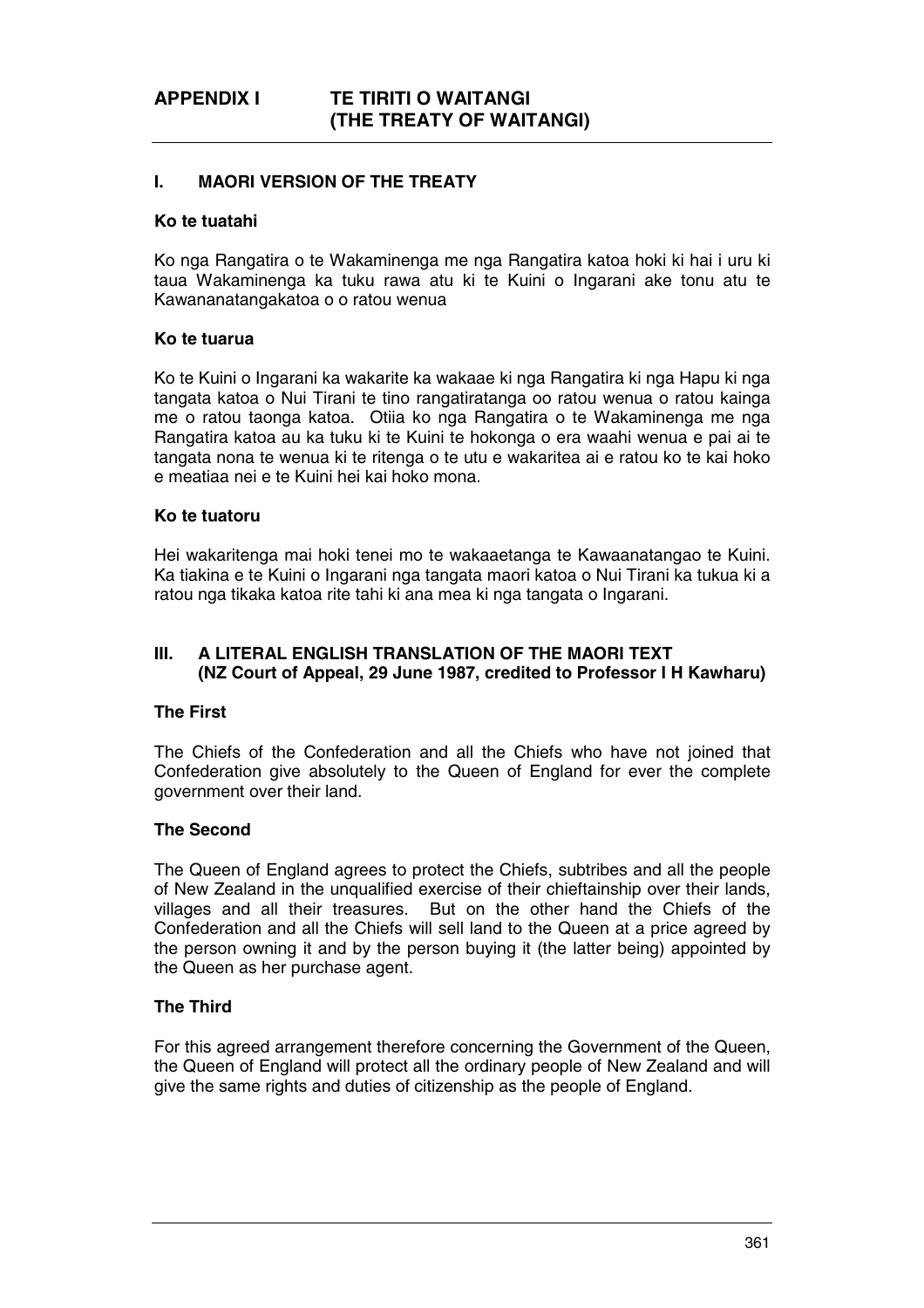Maori Text version signed by 512 Chiefs and by William Hobson, Consul and Lieutenant Governor.

## **III. ENGLISH VERSION OF THE TREATY**

#### **Article The First**

The chiefs of the Confederation of the United Tribes of New Zealand and the separate and independent Chiefs who have not become members of the Confederation cede to Her Majesty the Queen of England absolutely and without reservation all the rights and powers of Sovereignty which the said Confederation or Individual Chiefs respectively exercise or possess, or may be supposed to exercise or to possess over their respective Territories as the sole sovereigns thereof.

#### **Article The Second**

Her Majesty the Queen of England confirms and guarantees to the Chiefs and Tribes of New Zealand and to the respective families and individuals thereof the full exclusive and undisturbed possession of their Lands and Estates, Forests, Fisheries and other properties which they may collectively or individually possess so long as it is their wish and desire to retain the same in their possession, but the Chiefs of the United Tribes and the individual Chiefs yield to her Majesty the exclusive right of Pre-emption over such lands as the proprietors thereof may be disposed to alienate at such prices as may be agreed upon between the respective Proprietors and persons appointed by Her Majesty to treat with them in that behalf.

#### **Article the Third**

In consideration thereof Her Majesty the Queen of England extends to the Natives of New Zealand Her Royal protection and imparts to them all the rights and Privileges of British subjects.

English Text version signed by 30 Chiefs and by William Hobson, Consul and Lieutenant Governor.

#### **TREATY PRINCIPLES**

Section 8 of the Resource Management Act states that:

"In achieving the purposes of this Act all persons exercising functions and powers under it in relation to managing the use, development and protection of natural and physical resources shall take into account the principles of The Treaty of Waitangi".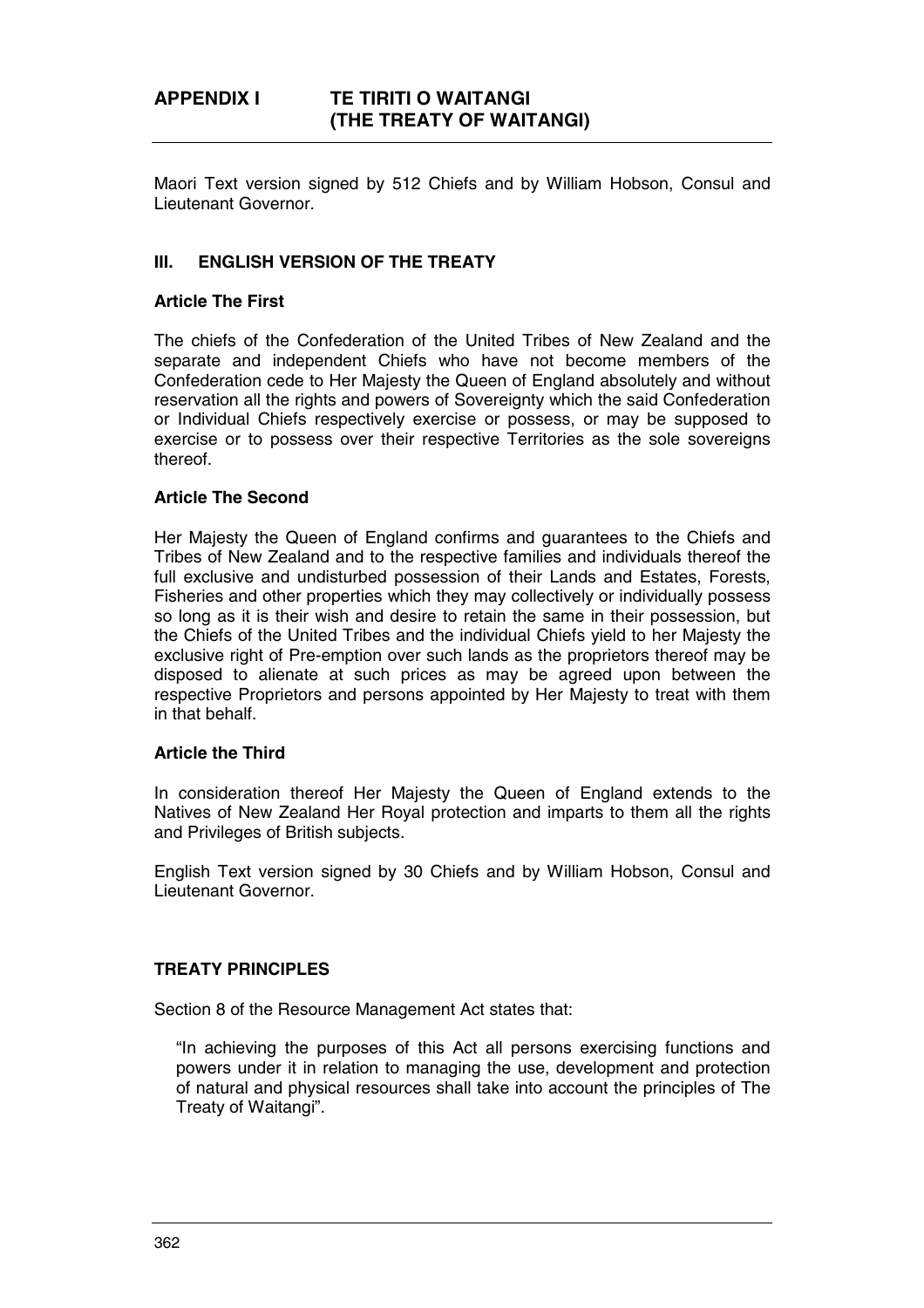A set of principles developed by the Court of Appeal and the Waitangi Tribunal have aimed to overcome the problems of literal translation and varying interpretations.

"The differences between the texts and the shades of meaning do not matter for the purposes (of interpreting the Principles of the treaty). What matters is the spirit."

(P Cooke, New Zealand Maori Council v the Attorney General (1987) pg 663).

## **PRINCIPLE ONE – THE ESSENTIAL BARGAIN**

#### **Court of Appeal**

The ceding of Maori sovereignty to the Crown was in exchange for the Crown accepting the principle of rangatiratanga (rakatirataka).

# **Waitangi Tribunal**

The right of the Crown to make laws was exchanged for the obligation to protect Maori interests.

## **PRINCIPLE TWO – TRIBAL SELF REGULATION, EXCLUSIVE POSSESSION AND RANGATIRATANGA (RAKATIRATAKA)**

#### **Court of Appeal**

Maori were to retain chieftainship over their resources and taonga (taoka) and to have all the rights and privileges of citizenship.

# **Waitangi Tribunal**

The Crown has an obligation to recognise tribal rangatiratanga (rakatirataka) which incorporates the right to make, alter and enforce decisions pertaining to the way a resource is to be used and managed.

Taonga (taoka) has been defined as "all things highly prized" and includes tangible and intangible associations.

Taonga (taoka) are a vital source of personal and tribal identity and are essential for the maintenance of community order.

#### **PRINCIPLE THREE – THE TREATY RELATIONSHIP – PARTNERSHIP**

#### **Court of Appeal**